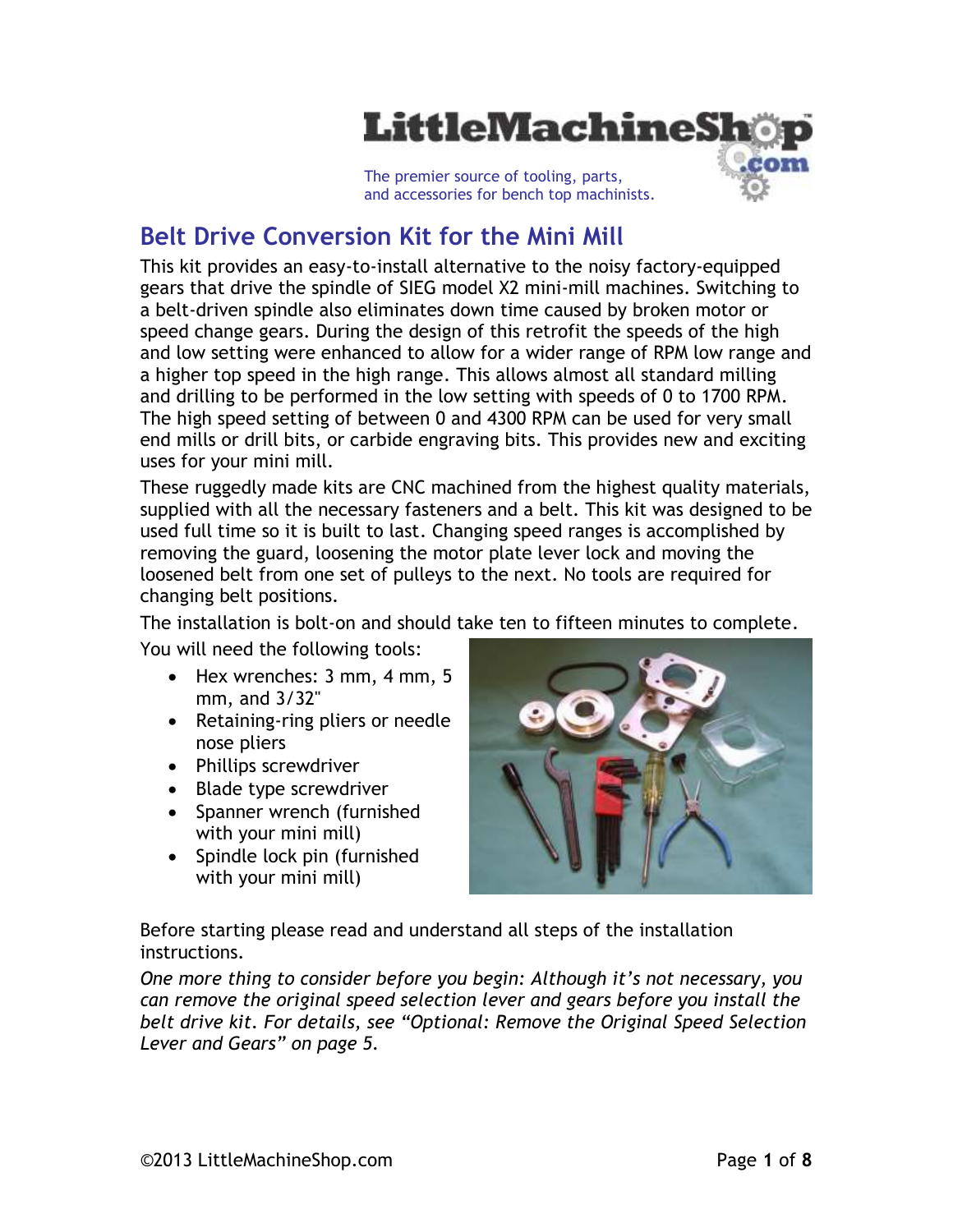## *Disassemble the Original Gear Drive*

- 1. Clean the milling machine, in particular the area around the mill head.
- 2. Lower the mill head to its lowest position to facilitate access to the spindle motor and the drive mechanism.
- 3. Move the speed range selection lever to the back position (high setting).
- 4. Cut the plastic cable tie that holds the motor flex conduit and the control box's flex conduit together.
- 5. Loosen the set screw (use a 3 mm hex wrench) in the side of the spanner nut on top of the spindle.
- 6. Using the spindle lock pin and the spanner wrench that came with your mill, remove the spanner nut from the spindle. The nut is left handed thread so loosen the nut by turning it in a clockwise direction.
- 7. Remove the four M6 socket head cap screws (use a 5 mm hex wrench) that secure the black cast iron plate that sits between the motor and the mill head.
- 8. Lift the plate off of the mill head, being careful not to stretch the flex conduit attached to the motor.
- 9. Remove the four M6 Phillips flat head screws that secure the motor to the plate. (Sometimes these screws are tight and may require extra muscle to remove.)
- 10.Set the motor down on the mill table in such a way so that the weight of the motor does not hang on the motor's flex conduit.
- 11.Remove the Phillips screw that mounts the gear on top of the mill head.
- 12.Remove the gear on the top of the mill head and its key that is in the shaft.
- 13.Remove the retaining ring on the end of the motor shaft using a pair of retaining-ring pliers. (If you don't have retaining-ring pliers, use needle nose pliers.) This ring is not used on the belt drive so don't worry about damaging it during removal.
- 14.Remove the motor gear from the motor shaft. If it is very tight on the shaft you may use two blade type screw drivers on opposite sides of the gear to gently pry the gear off the shaft. Take care not to misplace the shaft key as it will be needed during the belt drive installation.
- 15.Remove the steel sleeve that was under the spanner nut.

## *Install the Belt Drive*

1. Slip the clear plastic sleeve onto the shaft that had the plastic gear mounted to it on top of the mill head. Slide the sleeve over the shaft end and slide it down until it is against the bearing. You may need to support the bottom end of the shaft to keep it from pushing through while you install the sleeve. If you have trouble getting the sleeve in place, warm it in your pocket or under warm (not hot!) tap water to soften its plastic. This sleeve is meant to keep the shaft from dropping down from its normal position during machine operation. If you plan to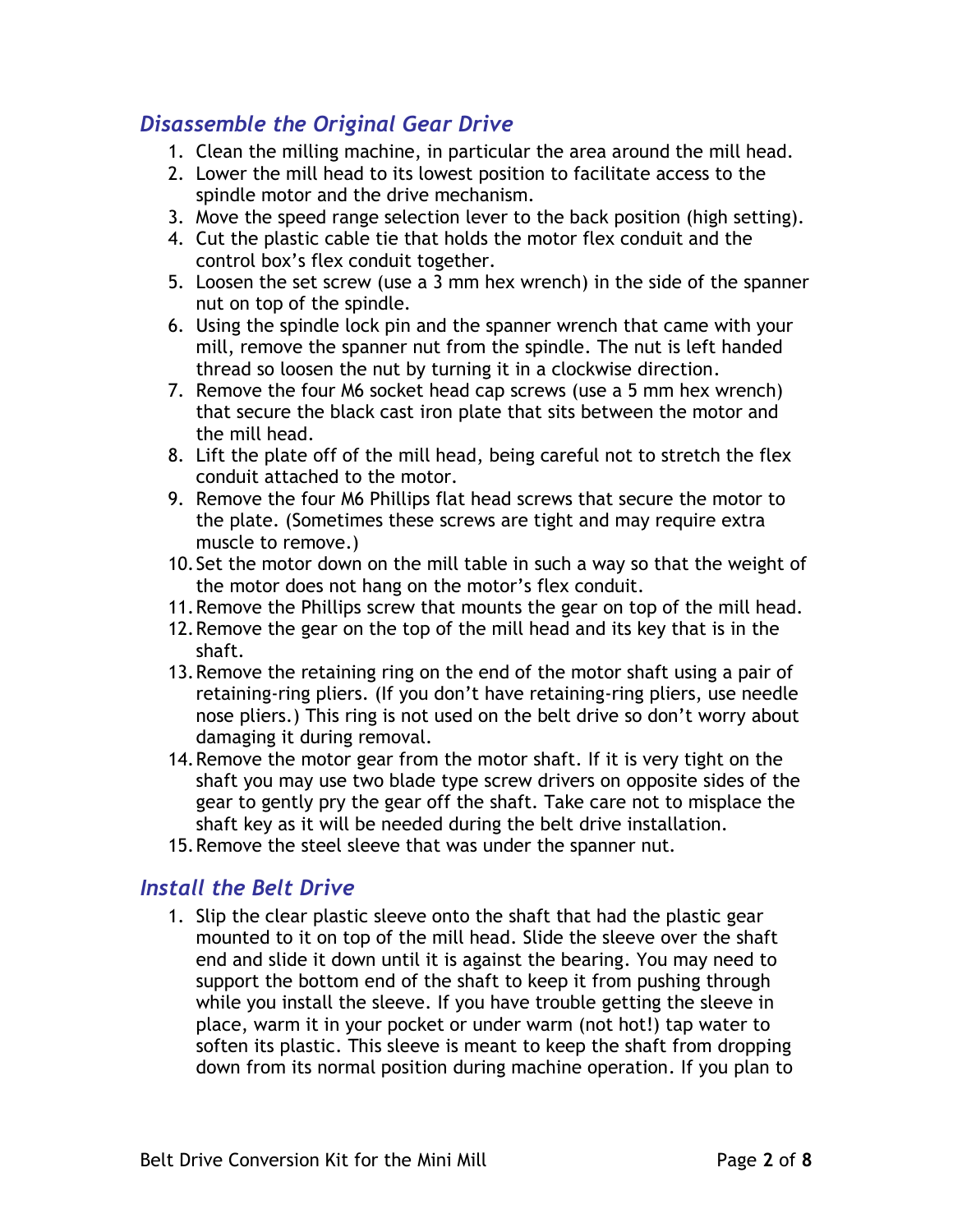remove the shaft and speed change gears you may omit the use of this sleeve.

- 2. Position the base plate on the mill head and secure in place using four M6 flat head cap screws provided with the kit. (Use a 4 mm hex wrench.)
- 3. Install the large pulley onto the spindle.
- 4. Reinstall the spanner nut by using the spindle lock pin and the spanner wrench that came with your mill. Tighten the nut by turning the left handed nut in the counter-clockwise direction until it is tight against the large pulley and then loosen it slightly. There should be a small amount of preload on the spindle bearings. Verify that the spindle turns freely and that the large pulley is being firmly held in place.
- 5. Retighten the set screw on the spanner nut.
- 6. Position the small pulley onto the motor shaft. The small turned end goes towards the motor. Make sure the shaft key is in place during assembly. Push the pulley all the way on the shaft until it stops and then tighten the set screw (use a 3/32" hex wrench) to secure in place.
- *7.* Using four M6 flat head screws provided with the kit (use a 4 mm hex wrench) to mount the motor to the new belt drive motor plate. Take note where the flex conduit goes into the motor and appropriately position the motor to the plate with this flex conduit in mind. **Note:** *Some motors have shallow blind-tapped mounting holes and the supplied M6 screws may be too long. In this case, use the original motor mount screws.*
- 8. Before mounting the motor/plate assembly to the standoffs, position the belt to use later in the assembly.
- 9. Mount the motor plate to the standoffs using the supplied shoulder screw with its friction washer on the pivot side and the lever lock and its flat washer on the slot side. The lever lock is the same as are used to lock the X-, Y-, and Z- axes of your Mini-Mill. The lever lock will need to be disassembled to install it to your belt drive. Remove the slotted screw and the small spring that is under the screw. Lift the handle off the screw portion. Install the screw portion with a flat washer onto the belt drive to hold the motor plate in place. Reinstall the handles, spring and slotted screw onto the lever lock. Adjust the lever lock handle position so that it may be tightened or loosened easily. The shoulder screw is tightened in its position with its friction washer under it.
- 10.Loosen the lever lock and move the motor/plate assembly to allow the belt to be aligned onto the lower pulley grooves which is the low range.
- 11.Apply tension to the belt by pushing the motor back and then tighten the lever lock to hold the motor in place and maintain tension on the belt.
- 12.Position the polycarbonate guard in place and install the thumb screw to hold it secure.
- 13.Replace the cable tie removed earlier from the two flex conduits with the one provided in the kit.
- 14.Now move the old high/low speed select lever as far as it will go in the forward position. It will run into the belt drive's base plate and this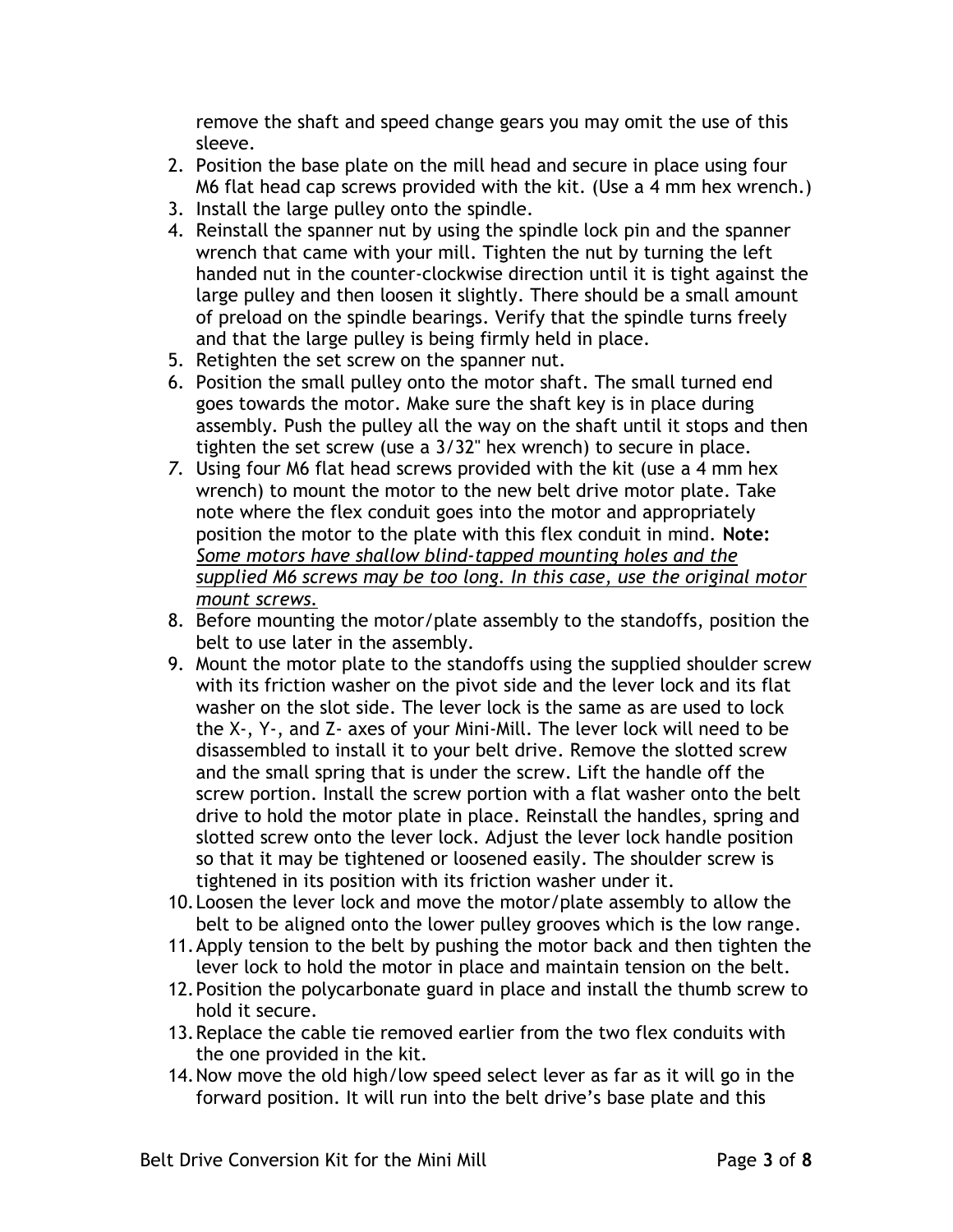should position it between gears so that the original speed gears will no longer mesh or play a part in driving the spindle. Verify that the gears are not turning by turning the spindle back and forth by hand. You should be able to feel or hear if the gears are meshing or not. It may be necessary to move the old speed select handle back a little to completely disengage the gears.



## *Using the Mill*

.

Raise the mill head, and ensure there are no tool bits in the spindle. Make sure the spindle lock pin, spanner wrench and chuck key are safely removed from the milling machine. Rotate the spindle by hand to make sure it turns freely and that the belt is properly installed into its pulley grooves. Turn on power to the mill and turn on the spindle, slowly at first to make sure everything is working correctly. Your new belt drive should be set in the low range which will drive your spindle from 0 to 1700 RPM. In the high range it will drive your spindle from 0 to 4300 RPM. The mill head will now run quieter and broken gears—well, there aren't any gears in the drive to break any more. When working in the high range you will need to increase the speed slowly. This doubled speed of the spindle is an increased load on the motor and the circuit that controls the motor will shut down if overloaded. Just advance the speed slowly in the high range and you will have no trouble. This new maximum speed is great for engraving with carbide bits. For normal milling and drilling operations you will almost always use the 0 to 1700 RPM provided in the lower speed range.

## *Replacement Belts*

The belt drive kit uses a Gates Truflex 0130 V-belt. The belt is available from LittleMachineShop.com. Visit<http://lmscnc.com/2657> to order.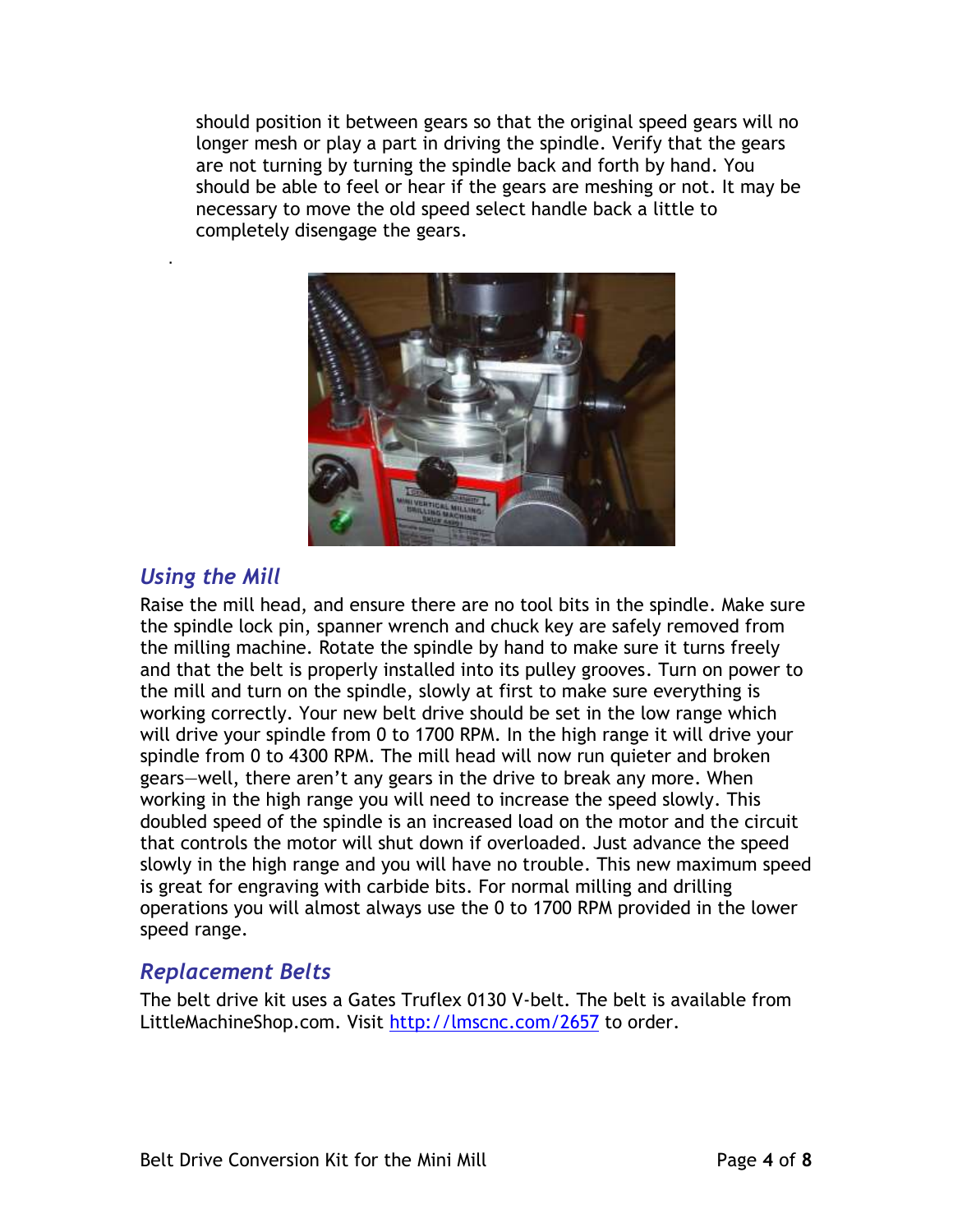

# *Optional: Remove the Original Speed Selection Lever and Gears*

Although it's not necessary, you can remove the original speed selection gears and lever from the machine. To do so, you must remove the head from the mill and disassemble it, as described in the following procedure. These instructions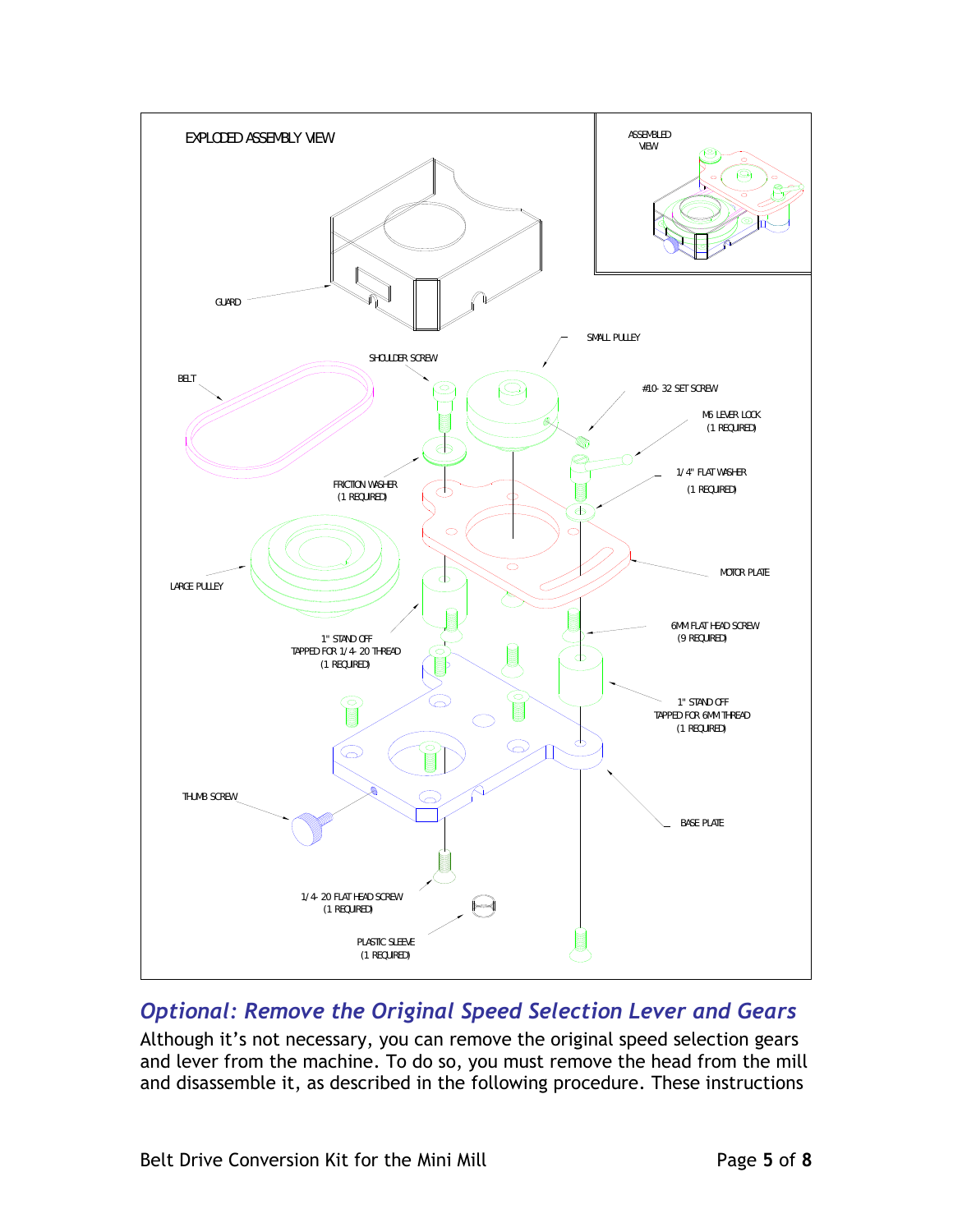apply to a SIEG mini mill, and the part numbers match those in your mini mill owner's manual and on the last page of this document.

### Get Started

- 1. Unplug the power cord.
- 2. Thoroughly clean the milling machine from chips, lubricant, coolant, or whatever sort of dirt it may have collected.
- 3. Protect the table you are working on by placing a suitable cushion, such as corrugated cardboard, on top of it.
- 4. Remove the drawbar and all tooling.
- 5. Remove the four M3x10 flat head Phillips sheet metal screws from the control box cover (part number 111).
- 6. Remove the three M5x8 round head Phillips machine screws securing the control box to the head. Leave the control box hanging from the connections.
- 7. If there is a cable tie holding the two flex conduits together, either cut it or slide it to the top of the control box.

### Remove the Spindle Head

- 1. Remove the four M6x20 socket head cap screws from the motor mounting bracket (part number 130).
- 2. Lift the motor and mounting bracket off and set the motor on the table.
- 3. Remove the head travel stop (102) and screw (103). These limit the upward travel of the spindle head.
- 4. Using the adjusting handle, raise the spindle head as high as it will go, until the pinion (50) disengages from the rack (46).
- 5. Set the Z-axis stop (65) to hold the spindle in place.
- 6. If you have a torsion-spring (155) head support, remove the screw (160), and disengage the torsion spring arm (159) from the torsion spring support (158). You might need to loosen or remove the acorn nut (157). The torsion spring is not very strong and it will not spring out of control.
- 7. If you have an air spring (77) head support, remove the two M6x20 socket head cap screws holding the connecting block (76) in place. Rotate the connecting block out of the way.
- 8. Loosen the four gib adjusting nuts (29) and screws (43) and the locking lever (30).
- 9. Lift the spindle housing (49) and spindle housing mount (63) off the column. Careful; it's heavy! Ensure the spindle gib (64) doesn't fall out.

### Disassemble the Spindle Head

- 1. Remove the two Phillips head screws securing the Z-axis fine feed cover (part number 96) over the fine-adjustment rod.
- 2. Remove the two M5x25 socket head cap screws securing the Z-axis fine feed bracket (89).
- 3. Remove the four M8x45 socket head cap screws securing the spindle housing mount (63) to the spindle housing (49).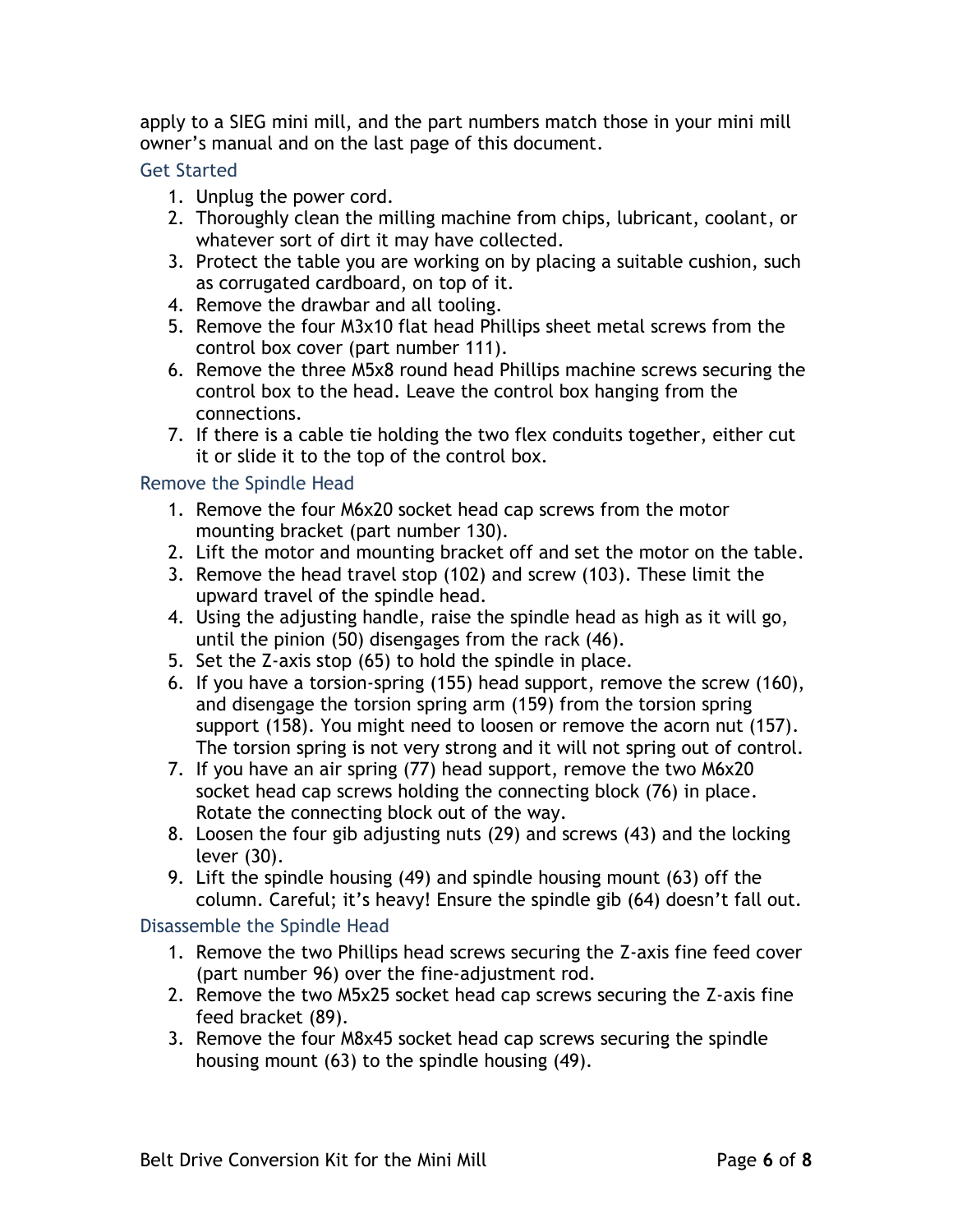#### Remove the Idler Shaft and Gear

- 1. Remove the intermediate gear (part number 138), screw (132), washers, and key (not shown).
- 2. In preparation for the next step, either elevate the bottom of the spindle box by putting blocks on each side of the intermediate shaft or lay the spindle box on its side.
- 3. Using a soft face hammer, tap the intermediate shaft (113) from the upper end (not the end with the snap ring) until it is free from the countershaft bearing (139). The shaft and lower bearing might come out of the spindle box together. This is preferred.
- 4. Slide the two-speed intermediate shaft gear (140) off the shaft as you remove the shaft and bearing from the housing.
- 5. Remove the high-low shifter fork (141) from the high-low shifter arm (142).
- 6. Remove the M5x8 set screw (143) from high-low shifter arm (142). Remove the small shaft (117) and the high-low shifter arm from shaft portion of the high-low shifter pivot (107).
- 7. Remove speed selection lever (109, 108, and 107) from the spindle box.

### Reassemble the Spindle Head

- 1. Assemble the spindle housing mount (part number 63) to the spindle housing (49) using the four M8x45 socket head cap screws.
- 2. Replace the two M5x25 socket head cap screws securing the Z-axis fine feed bracket (89).
- 3. Replace the two M4x6 Phillips head screws securing the Z-axis fine feed cover (96) over the fine-adjustment rod.

### Replace the Spindle Head

- 1. Place the spindle head assembly on the column, allowing it to rest on the Z-axis stop (part number 65).
- 2. Insert the spindle gib (64) into place and adjust loosely.
- 3. If you have a torsion-spring (155) head support, install the screw (160), and engage the torsion spring arm (159) from the torsion spring support (158). You might need to tighten or install the acorn nut (157). The torsion-spring is not very strong and will not spring out of control.
- 4. If you have an air-spring (77) head support, install the two M6x20 socket head cap screws holding the connecting block (76) in place.
- 5. Loosen the Z-axis stop (65) so the spindle head can move down.
- 6. Install the head travel stop (102) and M6x16 socket head cap screw (103). These limit the upward travel of the spindle head.
- 7. Place the motor and mounting bracket on top of the mill head.
- 8. Replace the four M6x20 socket head cap screws in the motor mounting bracket (130).
- 9. Replace the three M5x8 round head Phillips machine screws securing the control box cover (111) to the head.
- 10.Replace the four M3x10 flat head Phillips sheet metal screws securing the control box cover.
- 11.Adjust the spindle gib (64).